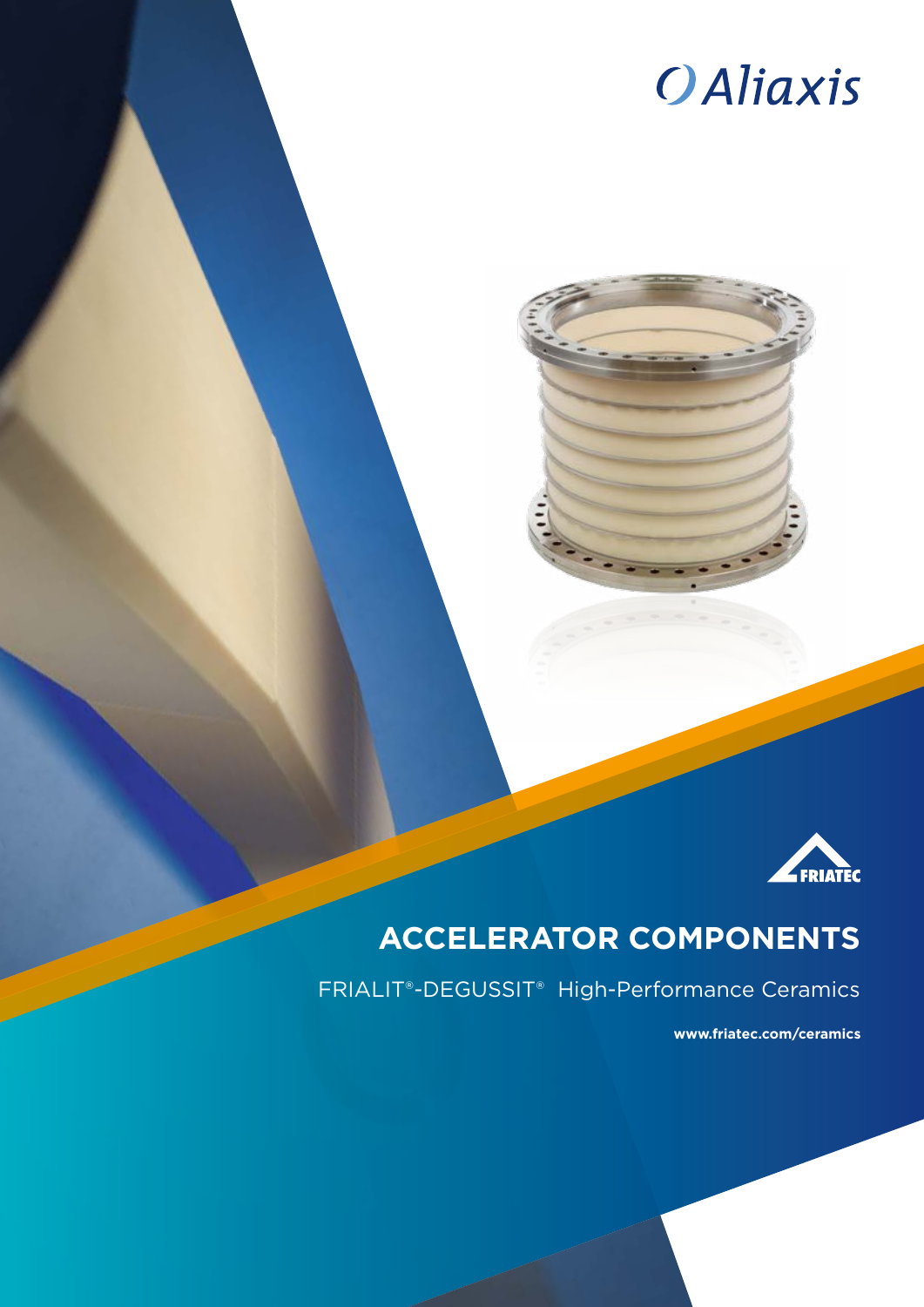# CREATED FOR TOP PERFORMANCE **FRIALIT®-DEGUSSIT® HIGH-PERFORMANCE CERAMICS**

Metalized Oxide Ceramics is the solution for numerous and demanding physical-technical applications. This makes FRIALIT-DEGUSSIT High-Performance Ceramics equally indispensable in the field of medical technology as it is in research and development.

#### **MEETING ALL REQUIREMENTS**

Physical-technical applications place exceptional demands on the materials used: demands that often push metal, glass and plastics to their limits. This is where FRIALIT-DEGUSSIT High-Performance Ceramics comes into play. It is extremely resistant to heat, corrosion and chemical influences while fully retaining its shape stability and resistance to wearand-tear. Our components made of high-performance ceramic components retain their full functionality, regardless of the demands placed upon them.

#### **INDISPENSABLE IN RESEARCH AND DEVELOPMENT**

Thanks to its unbeatable properties FRIALIT-DEGUSSIT High-Performance Ceramics has become a must in virtually all fields of technology.

Our ceramic-to-metal components are implemented especially in the field of electrical and medical technology and are vital components for accelerators and particle sources. Renowned institutes throughout the world rely on our high-performance materials.

Special ceramic components with individual design and state-of-theart technology are the answer to the problems of researchers and developers.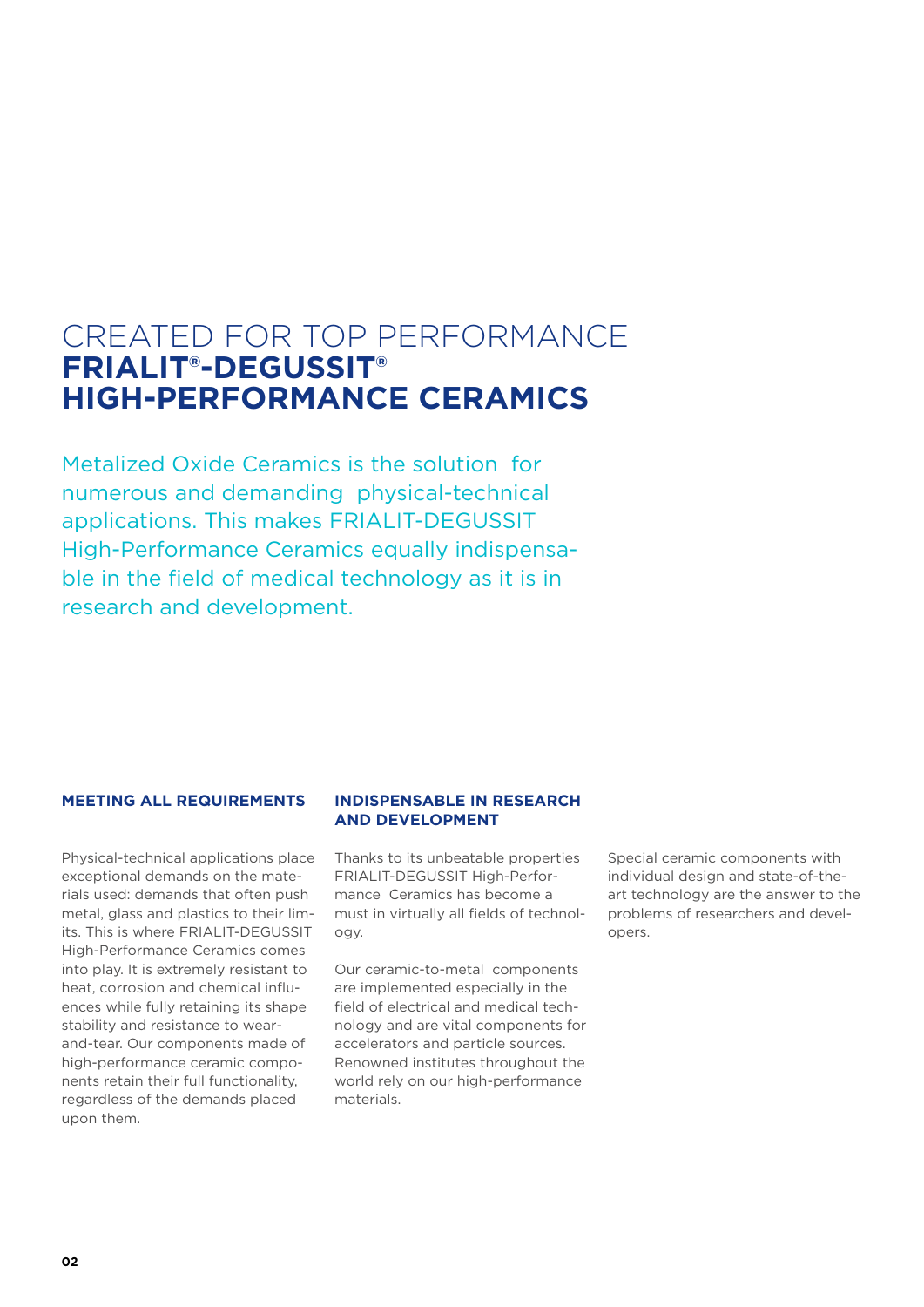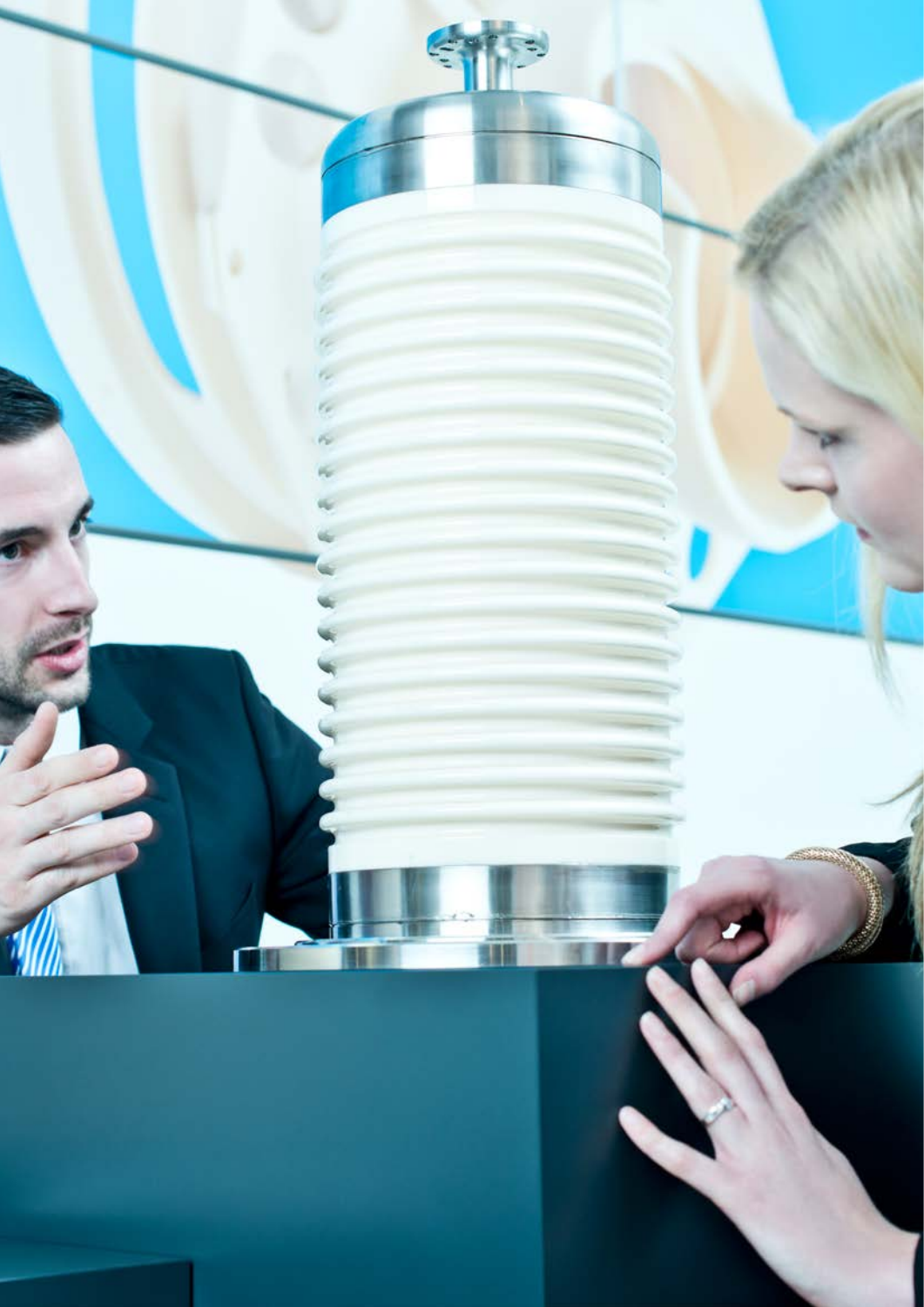# PRECISE DIAGNOSIS AND **OPTIMAL TREATMENT**

In both X-ray technology and oncological radiation therapy: Ceramic-to-metal components made of FRIALIT-DEGUSSIT High-Performance Ceramics enable clear diagnoses with minimum radiation exposure.

The X-ray tube lies at the very heart of computerised tomography. It enables doctors to reach a precise diagnosis while keeping patient radiation exposure to a minimum.

The key components indispensable for modern X-ray diagnostics are the X-ray tube and X-ray image intensifier – components made of FRIALIT-DEGUSSIT High-Performance Ceramics.

Our products are the result of decades of experience combined with

intensive research anddevelopment and customer-focused product implementation. The X-ray image intensifier made by FRIATEC is an outstanding example of successful and sustainable cooperation with our customers. Tried and tested over many years, the product has been well-proven in practice and is now used in the field of radiology throughout the world.

The Heidelberg Ion-Beam Therapy Centre (HIT), designed as the first German institute for clinical radiation therapy, and currently the only therapy unit for heavy ions in Europe, rely on our oxide ceramics.

Kicker chambers made of FRIALIT-DEGUSSIT High-Performance Ceramics are fundamental components of the accelerator. They ensure optimum therapeutic results while at the same time minimizing the radiation dose for the patient.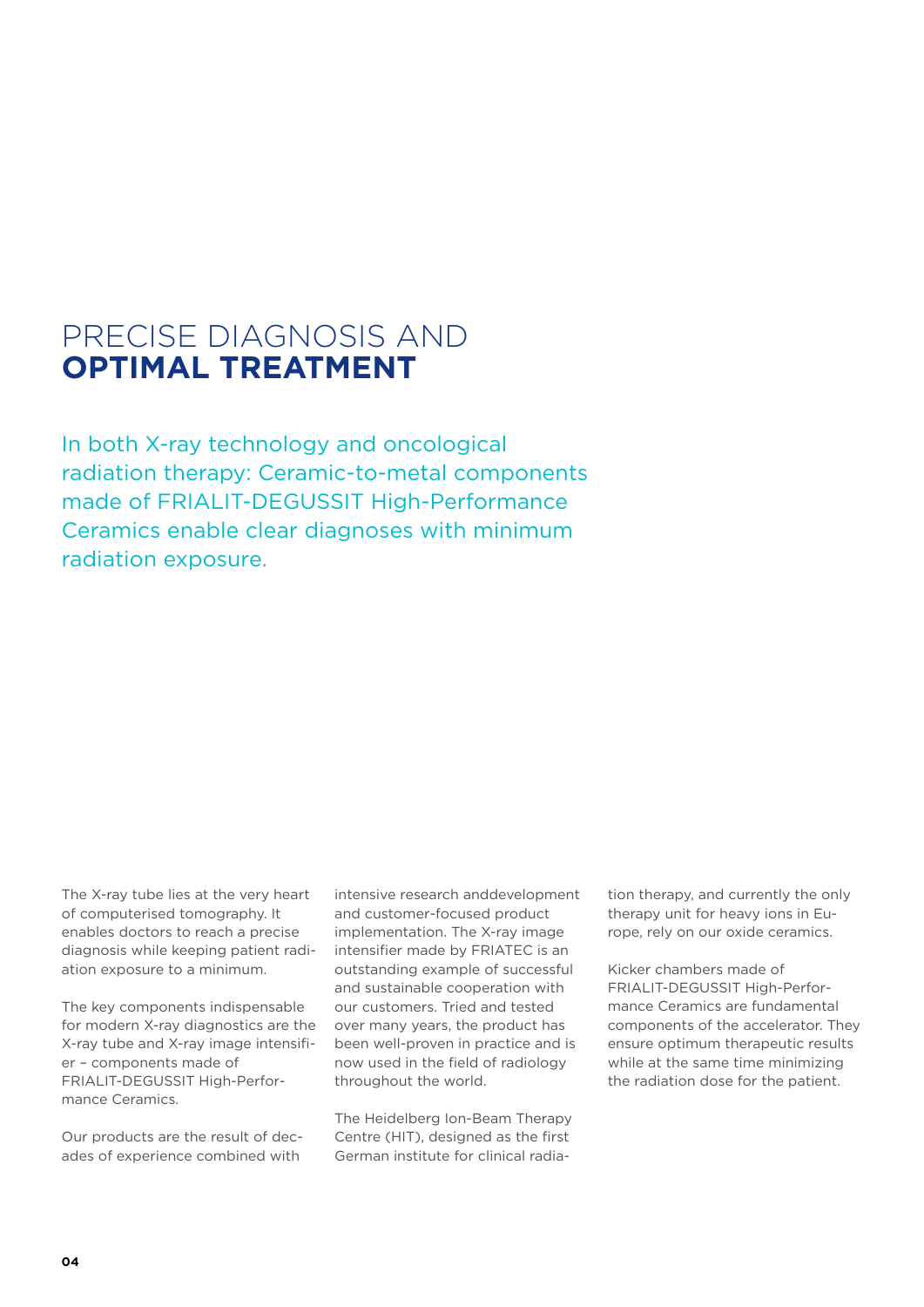







the heart of computerised tomography. The use of oxide ceramics guarantees a long lifetime and high thermal resistance, thus making CT scanning a standard procedure for quick and reliable diagnostics.

#### **THE X-RAY IMAGE INTENSIFIER**

for radiogragphy enables precise diagnoses to be made while at the same time minimizing the radiation dose

#### **THE KICKER CHAMBER**

of the particle accelerator ensures optimum therapeutic results with maximum conservation of heal- thy tissue.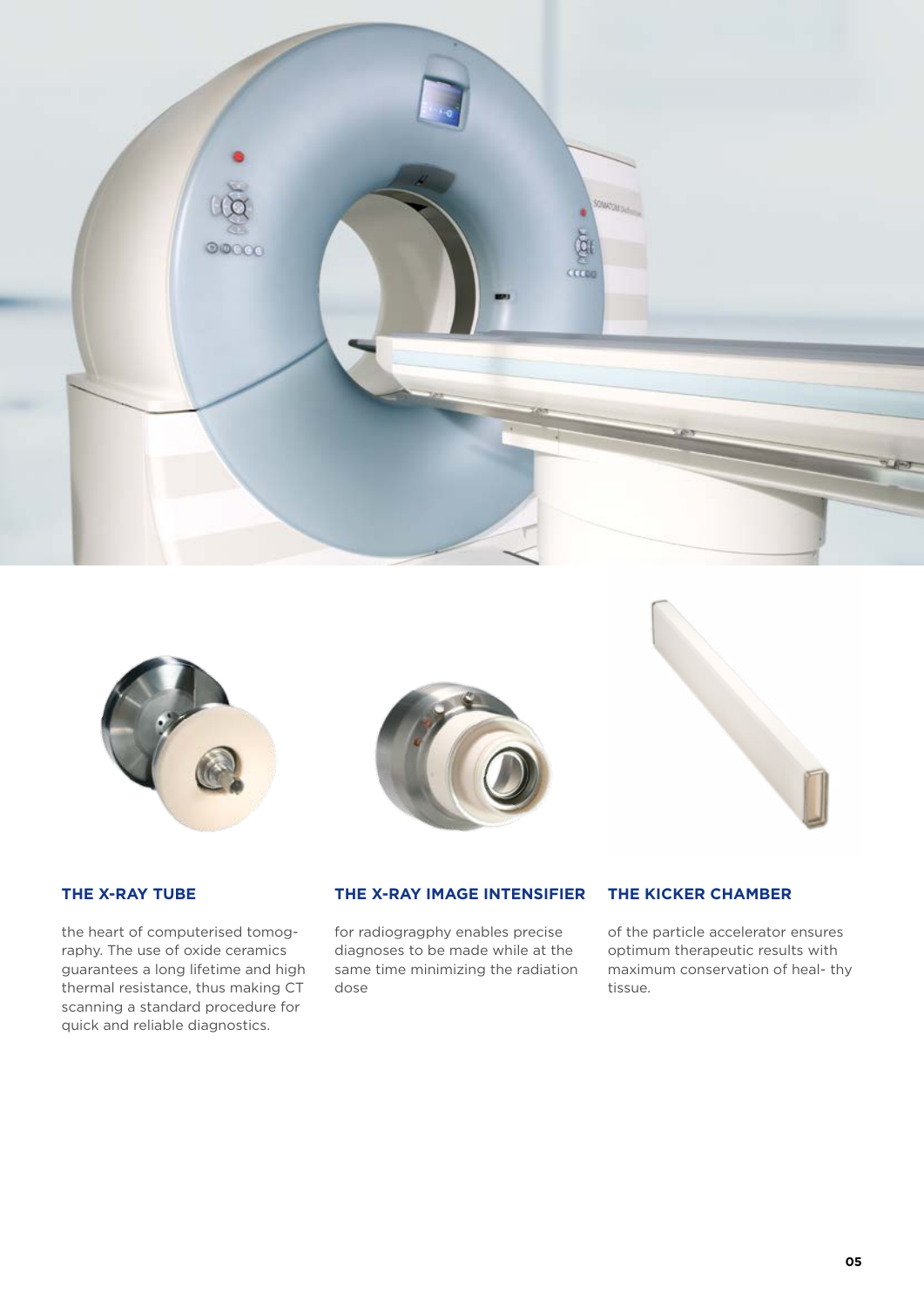# HIGH-TECH MATERIALS FOR **PARTICLE RESEARCH**

FRIALIT-DEGUSSIT High-Performance Ceramics is the optimum material for demanding applications in fundamental physical research, particle physics and materials research. Its material properties meet the very highest demands – even under extreme conditions.

Vacuum chambers made of FRIALIT-DEGUSSIT High-Performance Ceramics are used in accelerator units. In fast-pulsed bending magnets they also serve the purpose of injecting and extracting particles.

Demands on components made of oxide ceramics are extremely high during operation. High mechanical strength and loading capacity ensure reliability during operation.

Components made of ceramic-tometal compounds boast numerousexceptional properties: They provide maximum electrical insulation, remain fully tight under extreme pressure or vacuum conditions, are exceptionally corrosion-resistant and even withstand temperatures exceeding 350 °C.

In contrast to metallic parts, ceramic components avoid the shielding of

the rapidly changing external magnetic fields. Ceramic material is not heated by eddy currents. The additional coating on the inner surfaces of the ceramic chambers, e.g. Ti or TiN, ensures the reliable discharge of image current and prevents secondary electron emission.

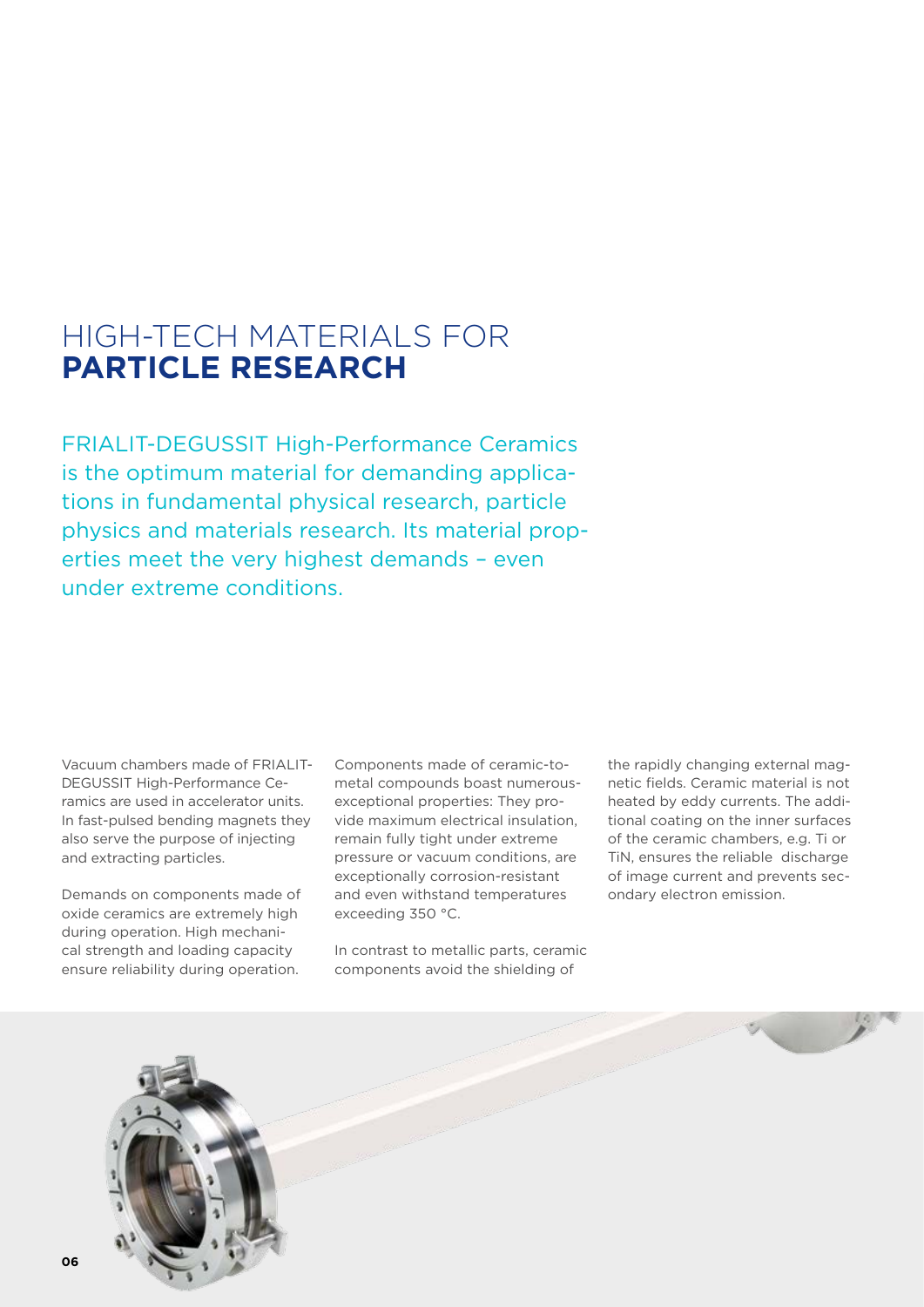**Minimum outgassing and absorption rates**







#### **IN THE HIGH-VOLTAGE ACCELERATOR**

the particles are pre-accelerated directly after the ion / electron source and then led into the ring accelerator.

#### **VACCUM CHAMBERS**

for particle accelerators made of FRIALIT-DEGUSSIT High-Performance Ceramics: The Ti or TiN coating ensures reliable discharge of image current.

#### **THE KICKER CHAMBER**

made of FRIALIT-DEGUSSIT High-Performance Ceramics is not heated by magnetic fields and ensures rapid and precise control of the beam.



Produced for: **RR CAT, Government of India** Ø 215 x L 400 mm



Produced for: **Budker Institute of Nuclear Physics** Ø 150 x L 300 mm



Produced for: **Budker Institute of Nuclear Physics** Ø 350 x L 560 mm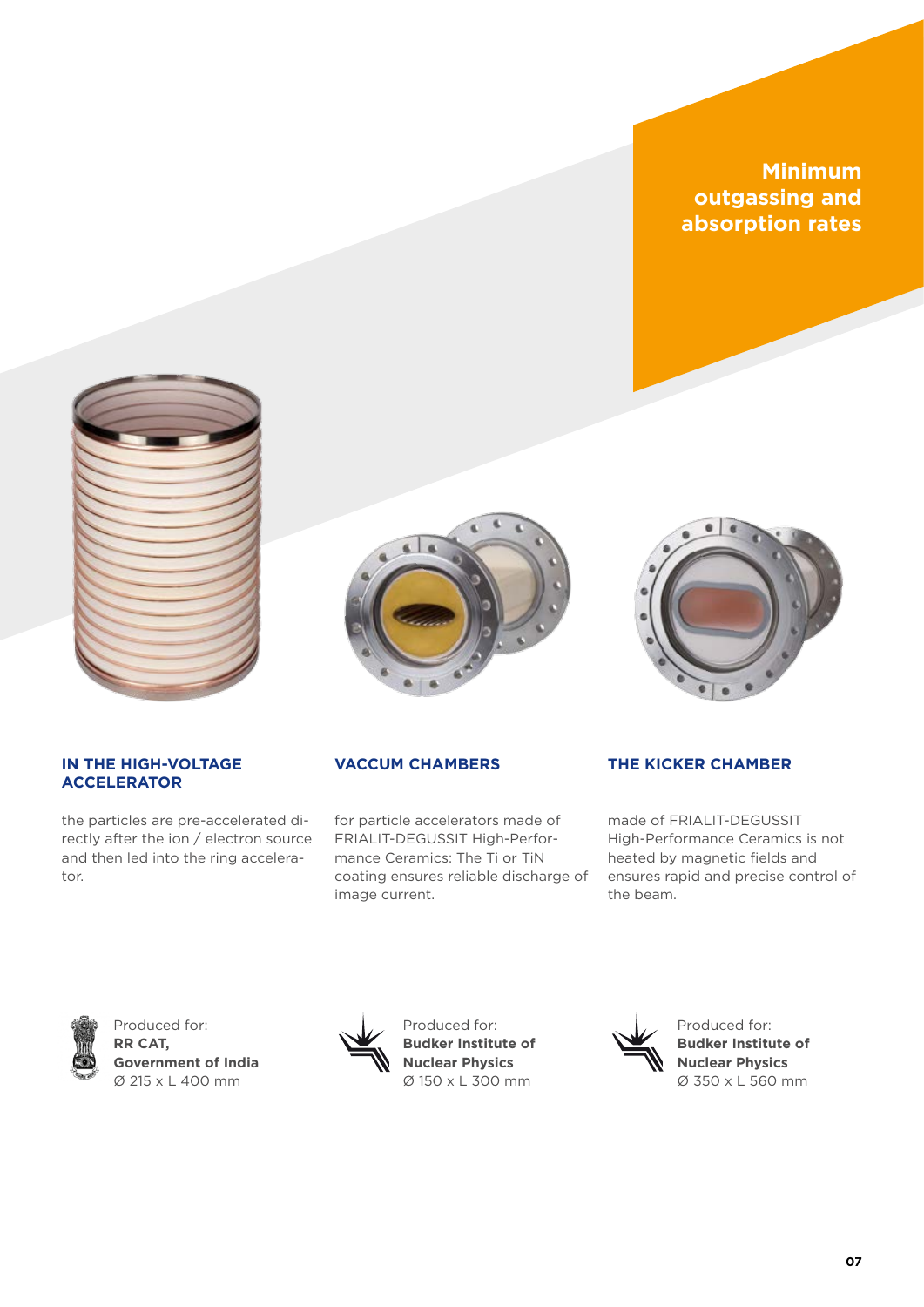## PREFERRED PARTNER **IN SCIENCE**

FRIATEC products are today used in scientific and technological institutes all over the world. Components made of FRIALIT-DEGUSSIT High-Performance Ceramics are a major constituent of particle accelerators in renowned institutes.

In close cooperation with scientists, FRIATEC develops customized solutions of the highest technological standard. For this purpose FRIATEC carefully selects the best ceramicto-metal compound for each application. Many different compounds can be implemented either by traditional methods using metalized ceramics or by active welding.

A wide variety of magnetic and nonmagnetic metals are here available.

Due to their exceptional properties and the individual approaches offered, accelerator units made of FRI-ALIT- DEGUSSIT High-Performance Ceramics are the products of choice in renowned German institutes. These include the German Electron-Synchrotron Foundation (DESY) based in Hamburg and Zeuthen, the Jülich Research Centre (FZJ), the Helmholtz Centre for Heavy-Ion Research (GSI) in Darmstadt and the Karlsruhe Institute of Technology (KIT).

Also at international level many institutes rely on accelerator units made of FRIALIT-DEGUSSIT High-Performance Ceramics: the Large Hadron Collider (LHC) at CERN, the European Organization for Nuclear Research in Switzerland, Cornell University, Ithaca, USA, and the Budker Institute of Nuclear Physics (BINP) at Novosibirsk in Russia.

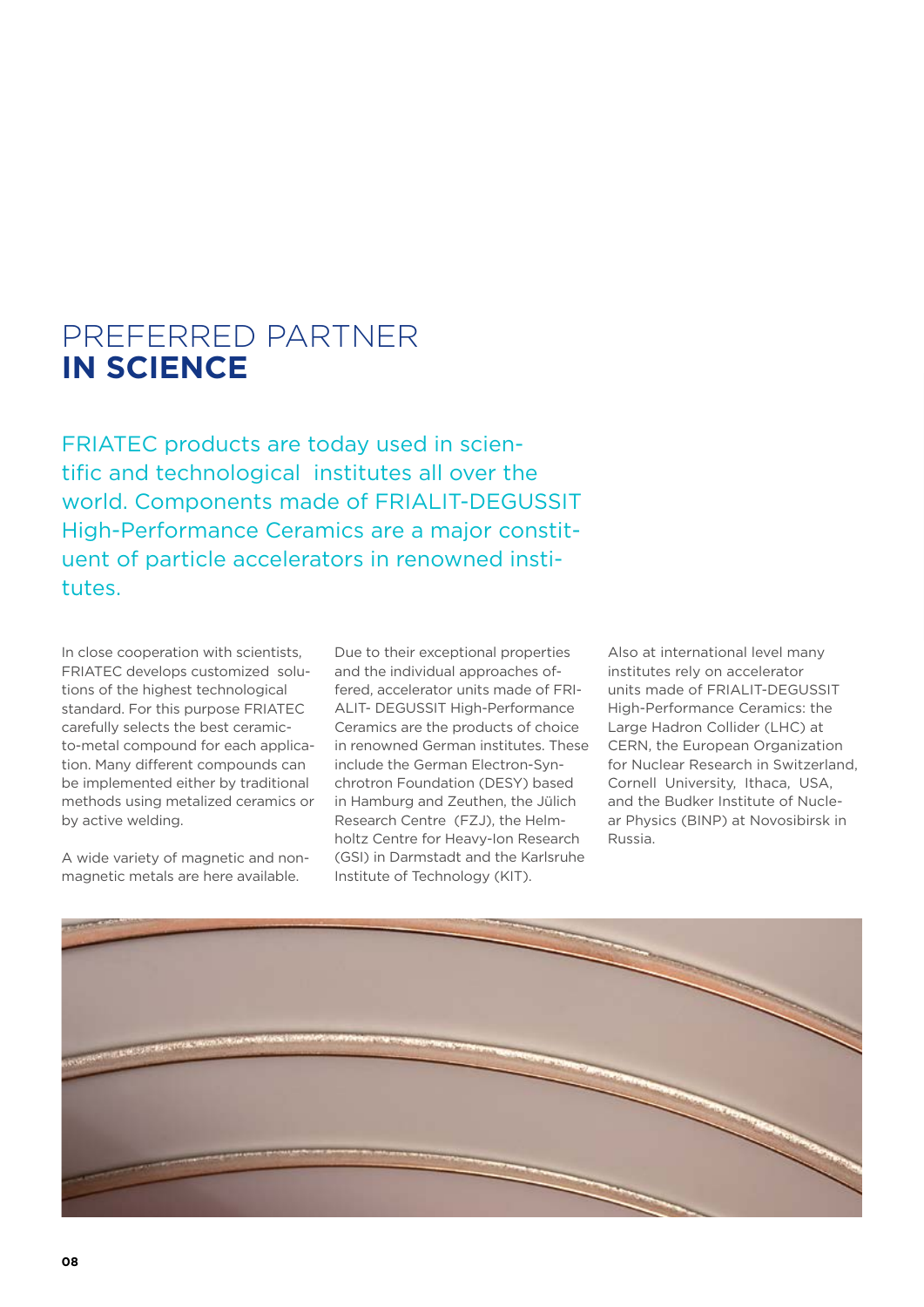### **Excellence in technical solutions**







#### **HIGH-VOLTAGE INSULATORS**

for electron sources consist of layers of brazed ceramics and metal electrode rings with welded CF flanges.

#### **INSULATORS AND HIGH-VOLTAGE FEEDTHROUGHS**

In order to increase insulation the insulators and high-voltage feedthroughs are fitted with ribs. Glazing provides for a dirt-resistant surface.

#### **INDIVIDUAL VACUUM CHAMBERS**

made of FRIALIT-DEGUSSIT High-Performance Ceramics are produced in close cooperation with the customer.



Produced for: **Joint Institute for Nuclear Research** Ø 340 x L 585 mm



Produced for: **Cornell University**  $\varnothing$  560 x L 450 mm



Produced for: **RR CAT, Government of India** Ø 215 x L 400 mm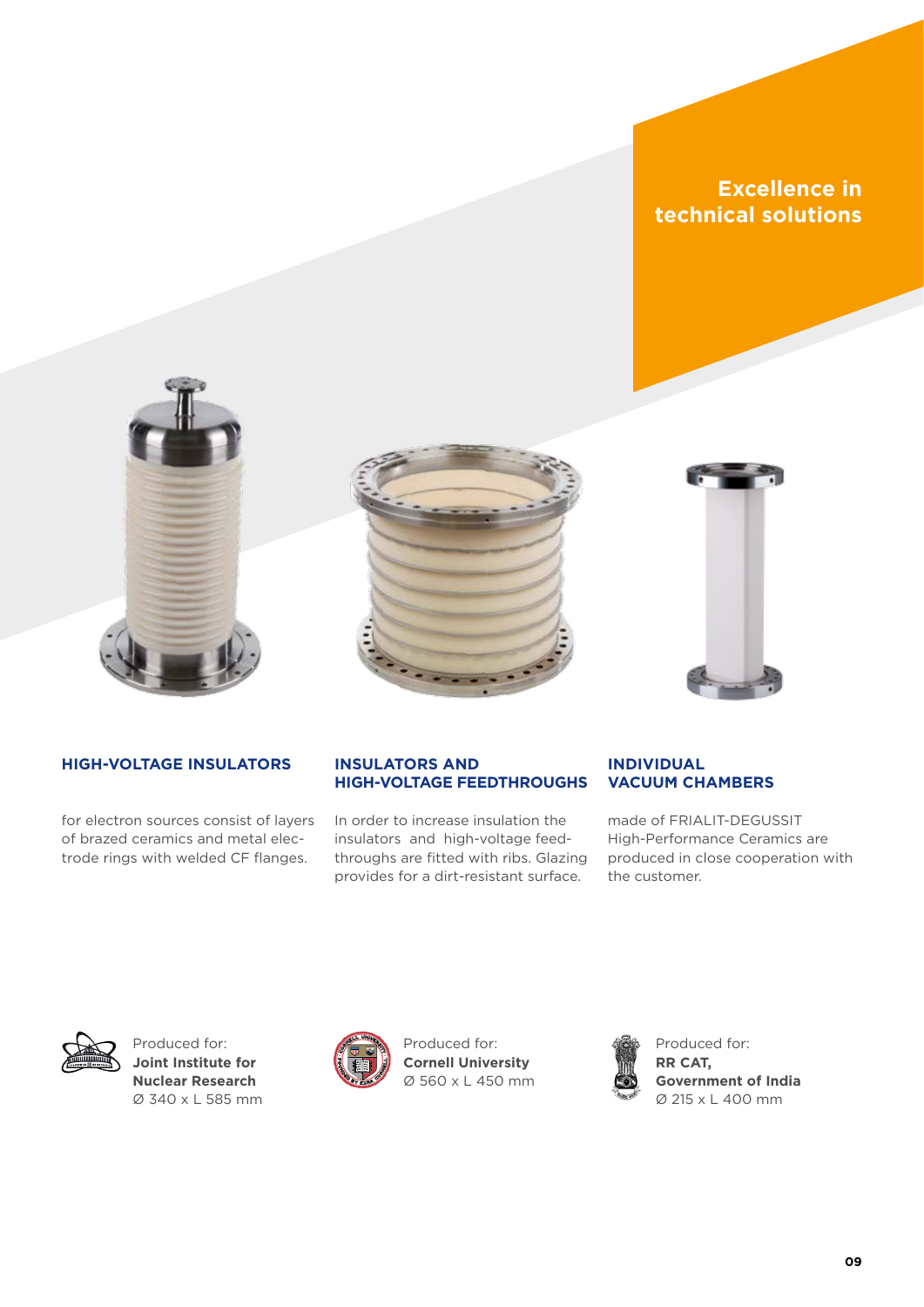# PRECISION EQUIPMENT **FOR RESEARCH**

In Vacuum systems the outstanding properties of FRIALIT-DEGUSSIT High-Performance Ceramics ensure precise and reproducible measurement results.

The ultra-high vacuum places new demands on conventional materials and joining techniques. Components made of FRIALIT-DEGUSSIT High-Performance Ceramics are able to fully meet these challenges and show their strengths in the vacuum.

Minimum outgassing and leakage rates combined with optimum electrical insulation and thermal resistance guarantee an excellent level of reliability. Electrical feedthroughs made of ceramic-to-metal components allow transmission of the smallest measurement signals between the vacuum chamber and the outside. Insulation tubes provide reliable separation of areas with different potentials. With crucibles made of FRIALIT-DEGUSSIT High-Performance Ceramics materials can be reliably evaporated in the vacuum. Capillaries, tubes and insulating beads ensure perfect electrical insulation in vacuum chambers. Focusing units in electron microscopes require tolerances of just a few µm. Only this

enables the most varied products from research and technology to be examined at maximum resolution and depth of field. The lowest leakage and desorption rates are decisive for the functionality of the microscope.

Due to their shape stability and outstanding electrical insulation properties, components made of FRIALIT- DEGUSSIT High-Performance Ceramics guarantee excellent measurement results.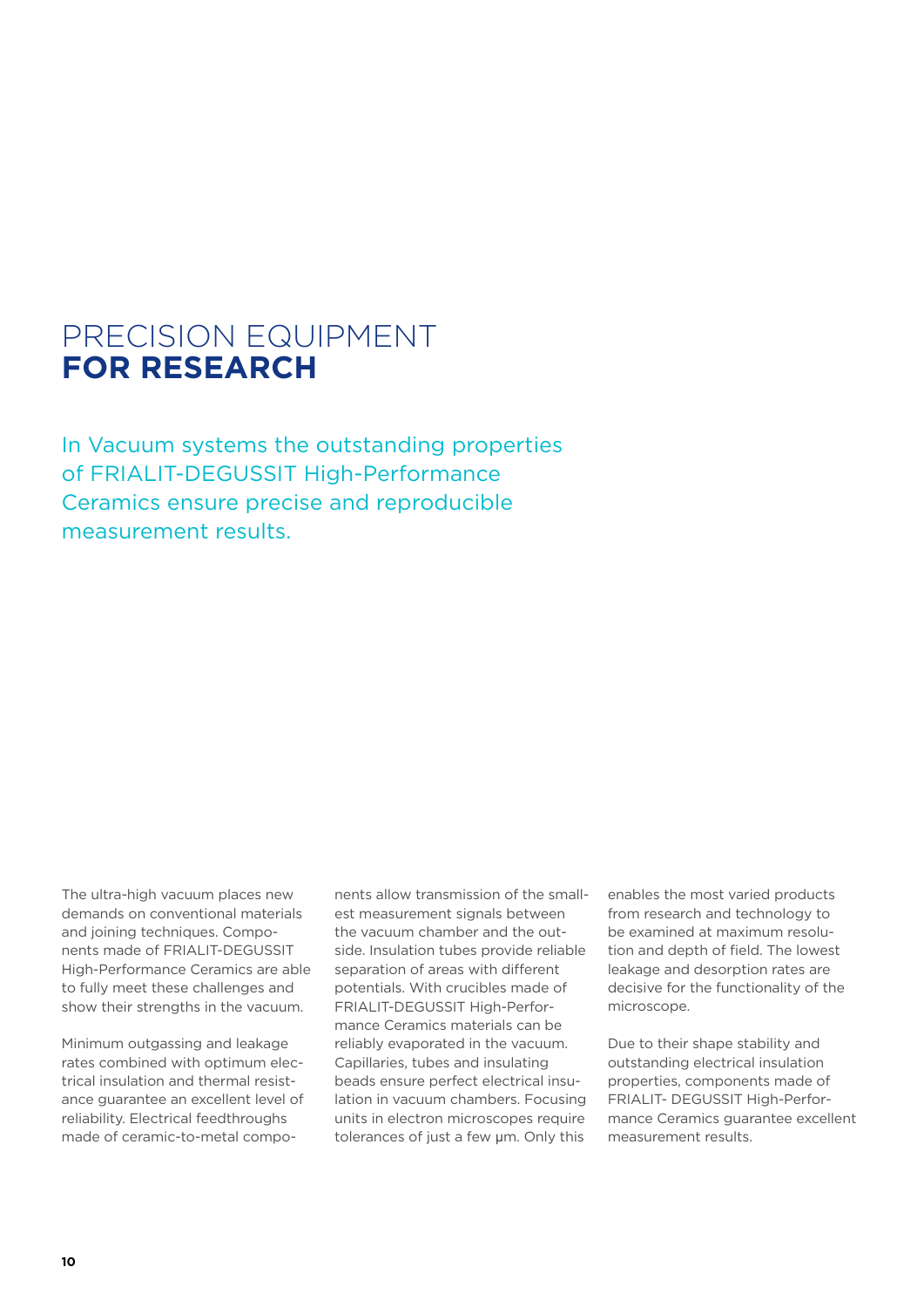



#### **TAILOR-MADE AND STANDARD COMPONENTS**

Whether high current, high voltage or measurement signals, FRIATEC manufactures tailor-made and standard components to customer specifications.





#### **SINGLE AND MULTIPLE FEEDTHROUGHS**

for ultra high-vacuum applications using FRIALIT-DEGUSSIT High-Performance Ceramics ensure maximum electrical insulation with minimum outgassing and leakage rates.

#### **INSULATION TUBES**

made by FRIATEC provide maximum insulation and remain tight at extreme pressure and vacuum conditions and even resist temperatures exceeding 350 °C.